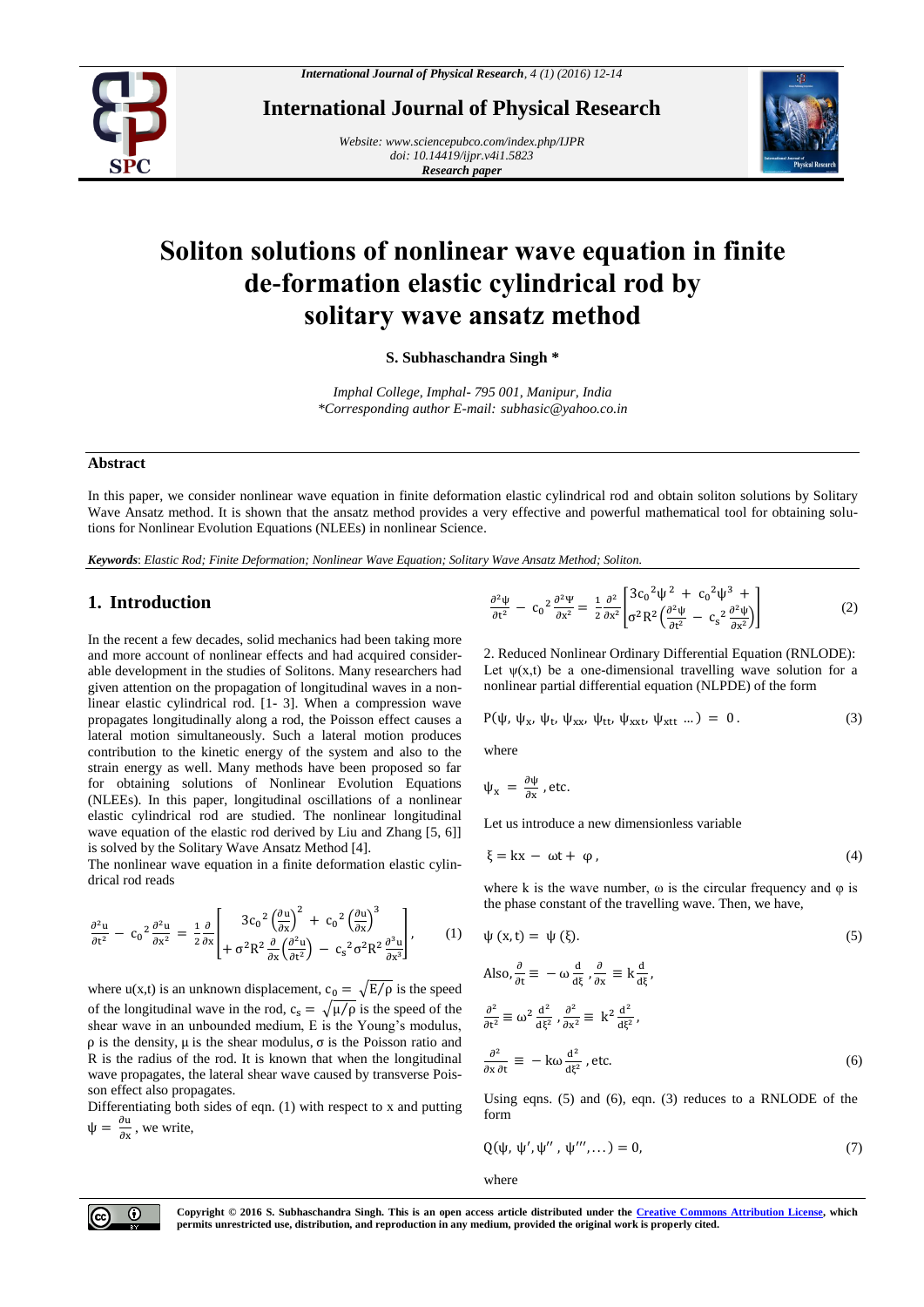$$
\psi' = \frac{d\psi}{d\xi}, \psi'' = \frac{d^2\psi}{d\xi^2}
$$
, etc.

Solving RNLODE (7), we can obtain the solution of NLEE (3) as well.

For the present problem, using eqns. (5) and (6), eqn. (2) reduces to a nonlinear ordinary differential equation

$$
(\omega^2 - c_0^2 k^2) \frac{d^2 \psi}{d\xi^2}
$$
  
=  $k^2 \frac{d^2}{d\xi^2} \left[ \frac{\frac{3}{2} c_0^2 \psi^2 + \frac{c_0^2}{2} \psi^3}{\frac{\phi^2 R^2}{2} (\omega^2 - c_s^2 k^2) \frac{d^2 \psi}{d\xi^2}} \right]$  (8)

Integrating eqn. (8) with respect to  $\xi$  twice and choosing the integration constants as zero, we have,

$$
(\omega^2 - c_0^2 k^2) \psi = \frac{3}{2} c_0^2 k^2 \psi^2 + \frac{c_0^2 k^2}{2} \psi^3 + \frac{\sigma^2 R^2 k^2}{2} (\omega^2 - c_s^2 k^2) \frac{d^2 \psi}{d\xi^2}.
$$

Dividing both sides of the above eqn. by  $(\omega^2 - c_s^2 k^2) \frac{\sigma^2 R^2 k^2}{r^2}$  $\frac{\pi}{2}$ , we obtain, d <sup>2</sup>ψ  $\frac{d \Psi}{d \xi^2} - \beta_1 \psi + \beta_2 \psi^2 + \beta_3 \psi^3 = 0$ , (9)

where use has been made of

$$
\beta_1 = -\frac{2(\omega^2 - c_0^2 k^2)}{(\omega^2 - c_s^2 k^2) \sigma^2 R^2 k^2},
$$
  
\n
$$
\beta_2 = \frac{3c_0^2}{(\omega^2 - c_s^2 k^2) \sigma^2 R^2},
$$
  
\n
$$
\beta_3 = \frac{c_0^2}{(\omega^2 - c_s^2 k^2) \sigma^2 R^2}.
$$
\n(10)

#### **2. Application of solitary wave ansatz method**

In this section, the solitary wave ansatz method is used to obtain the soliton solution of the nonlinear wave equation in finite deformation elastic rod.

Let us assume the following form of ansatz solution

$$
\psi(\xi) = A + B \operatorname{sech}^p(\mu\xi), p > 0,
$$
\n(11)

where  $\xi = kx - \omega t + \varphi$ ; A, B are constants,  $\mu$  is the inverse width of the soliton and  $\varphi$  is a phase constant. The index p is to be calculated latter. We have,

d <sup>2</sup>ψ  $\frac{d^2\Psi}{d\xi^2} = p^2\mu^2B$  sech<sup>p</sup> μξ  $-p(p + 1)\mu^2 B \operatorname{sech}^{p+2} \mu \xi$ . (12)

Substituting eqns. (11) and (12) into eqn. (9), we obtain,

$$
p^2\mu^2 B \operatorname{sech}^p \mu - p(p+1)\mu^2 B \operatorname{sech}^{p+2} \mu \xi
$$

$$
+\beta_1(A+B\,sech^p\,\mu\xi)
$$

+ 
$$
\beta_2 (A^2 + B^2 \operatorname{sech}^{2p} \mu \xi + 2AB \operatorname{sech}^p \mu \xi)
$$
  
+  $\beta_3 \begin{pmatrix} A^3 + B^3 \operatorname{sech}^{3p} \mu \xi + 3A^2B \operatorname{sech}^p \mu \xi \\ + 3AB^2 \operatorname{sech}^{2p} \mu \xi \end{pmatrix} = 0$  (13)

Equating the exponents  $p + 2$  and 3p in eqn (13), we obtain

$$
p = 1. \tag{14}
$$

Equating the co-efficients of the linearly independent functions sech<sup>mp</sup>  $\mu\xi$  ( m = 0, 1, 2, 3) successively to zero and using eqn (14), we obtain,

$$
\beta_1 + \beta_2 A + \beta_3 A^2 = 0, \tag{15a}
$$

$$
\mu^2 + \beta_1 + 2\beta_2 A + 3\beta_3 A^2 = 0, \qquad (15b)
$$

$$
\beta_2 + 3\beta_3 A = 0, \qquad (15c)
$$

$$
-2\mu^2 + \beta_3 B^2 = 0. \tag{15d}
$$

Using eqns. (10) and (15), we obtain,

$$
A = -\frac{\beta_2}{3\beta_3} = -1,
$$
 (16a)

$$
\mu = \sqrt{\frac{(2\omega^2 + c_0^2 k^2)}{(\omega^2 - c_s^2 k^2) \sigma^2 R^2 k^2}},\tag{16b}
$$

[considering only the positive value),

$$
B = \pm \sqrt{\frac{2(2\omega^2 + c_0^2 k^2)}{c_0^2}}.
$$
 (16c)

Now, the solution of eqn. (9) is obtained as

$$
\psi(\xi) = -1
$$
\n
$$
\pm \left[ \sqrt{\frac{2(2\omega^2 + c_0^2 k^2)}{c_0^2}} \right]
$$
\n
$$
\times \text{ sech} \left[ \left\{ \sqrt{\frac{(2\omega^2 + c_0^2 k^2)}{(\omega^2 - c_s^2 k^2) \sigma^2 R^2 k^2}} \right\} \xi \right],
$$
\n(17)

which is valid for  $\omega > c_s$ .

Since 
$$
\psi = \frac{du}{d\xi}
$$
, we obtain,

$$
u(\xi) = \int \psi \, d\xi + \text{const.}
$$

i.e.u(
$$
\xi
$$
) =  $-\xi \pm \left[ \frac{\sigma R k}{c_0} \sqrt{2(\omega^2 - c_s^2 k^2)} \right]$   
  $\times \tan^{-1} \left[ \sinh \left\{ \frac{(2\omega^2 + c_0^2 k^2)\xi^2}{(\omega^2 - c_s^2 k^2)\sigma^2 R^2 k^2} \right\}^{\frac{1}{2}} \right]$ 

Or,

$$
u(x,t) = - (kx - \omega t + \varphi)
$$
  
\n
$$
\pm \left[ \frac{\sigma Rk}{c_0} \sqrt{2(\omega^2 - c_s^2 k^2)} \right]
$$
  
\n
$$
\times \tan^{-1} \left[ \sinh \left\{ \frac{(2\omega^2 + c_0^2 k^2)(kx - \omega t + \varphi)^2}{(\omega^2 - c_s^2 k^2) \sigma^2 R^2 k^2} \right\}^{\frac{1}{2}} \right].
$$
 (18)

Thus, eqn (18) is the required solution of the problem.

### **3. Conclusion**

In this paper, the nonlinear wave equation in finite deformation elastic rod has been solved by the solitary wave ansatz method. It is seen that the ansatz method is an efficient method for obtaining soliton solutions of many nonlinear evolution equations and the results of these will be useful in conducting research in future.